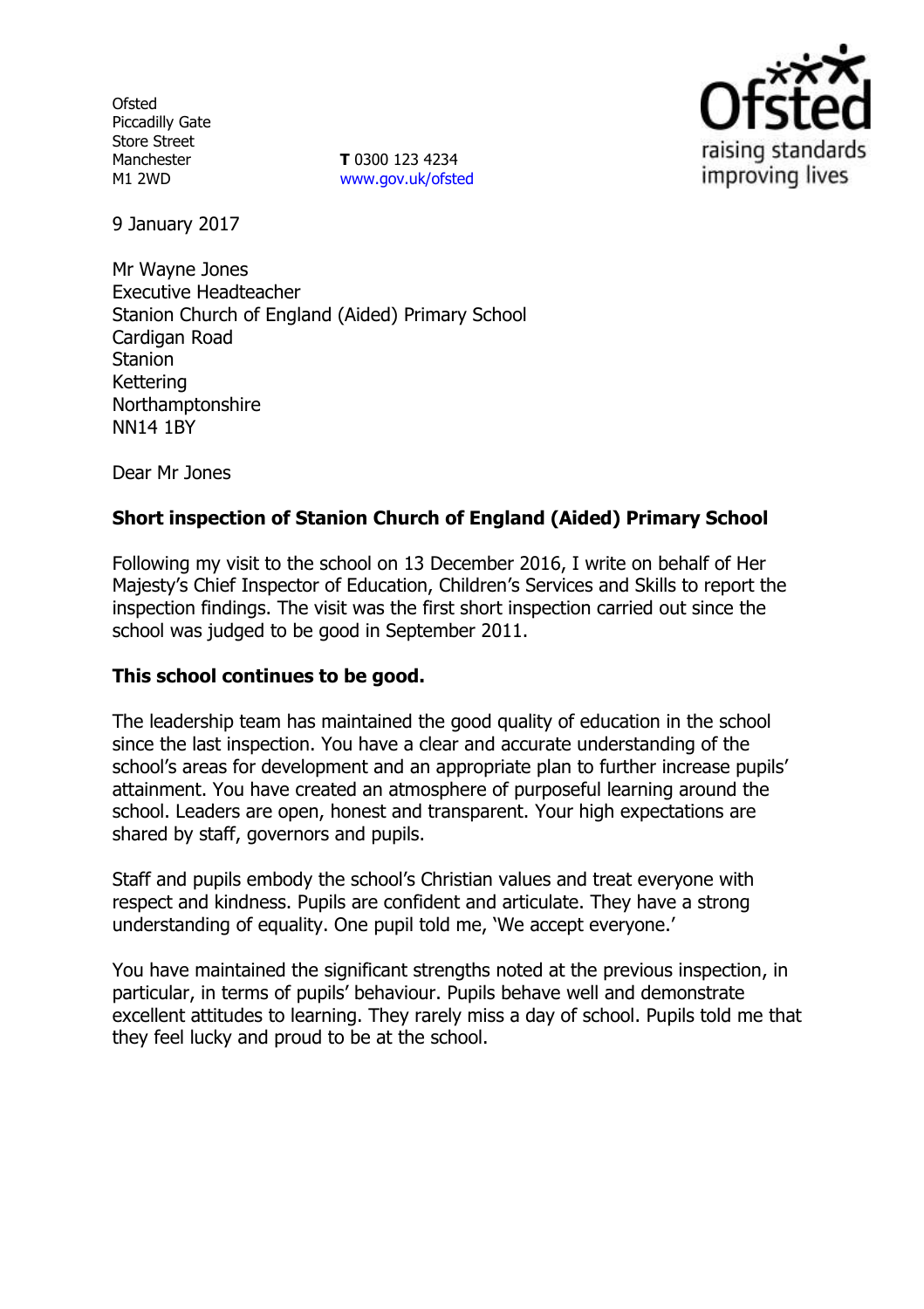

Leaders have successfully addressed the areas for improvement identified at the previous inspection. Pupils' attainment in writing has been consistently above the national average. You achieved this by introducing daily spelling, punctuation and handwriting practice for all pupils. Teachers encourage pupils to write neatly, using joined-up handwriting, and this begins in Year 1. Pupils are motivated by the monthly handwriting champion award. Their books are presented to a very high standard.

Leaders have ensured that the school continues to promote community cohesion. The school has close links with the local church and police. Volunteers from the village and the police regularly come into school and hear pupils read. Pupils learn how to be good members of society by raising money for the local food bank and chosen charities. You have also ensured that pupils learn about different faiths and beliefs as part of the school's religious education curriculum. They visit a gurdwara, a mosque and a Hindu temple to learn about different religions. Pupils understand that this helps them to appreciate the views of others. You have organised for pupils to exchange messages with pupils in Gambia to develop their understanding of different cultures.

Since the last inspection, pupils' attainment and progress have been at least in line with national expectations at key stage 2. However, last year, new national measures for judging pupils' achievement, which are not comparable with those for previous years, were introduced. Pupils' attainment in the school at the end of key stage 2 in 2016 dipped to below the national average in reading and mathematics. You have investigated the reasons for this and identified that it was pupils' underdeveloped reasoning skills, which resulted in their disappointing performance in the mathematics test. Leaders have since revised the mathematics curriculum to provide more well-planned and meaningful opportunities for pupils to develop their problem-solving and reasoning skills. You have ensured that this starts earlier in key stage 1. Evidence in pupils' mathematics books, across all year groups, demonstrates that they are now given more opportunities to discuss and practise these key mathematical skills. The school's assessment information and first-hand inspection evidence indicate that pupils' attainment in mathematics is improving as a result. However, you have identified that more pupils, including the most able disadvantaged, need to reach the higher standard in reading and mathematics.

You also investigated why pupils underachieved in the reading test and established that they struggled to complete the test in the allocated time. You have ensured that pupils now have more opportunities to practise reading comprehension skills and develop their stamina for completing work. Evidence seen on inspection, in lessons and in pupils' books, supports the school's current in-year information that all pupils will be back on track to achieve at least in line with national expectations this year in reading, writing and mathematics at the end of Year 6.

Leaders carefully track and monitor pupils' progress, including that of key groups such as disadvantaged pupils, the most able pupils and pupils who have special educational needs and/or disabilities. Regular pupil progress meetings, with leaders and teachers, identify any pupils who are not on track to make good progress from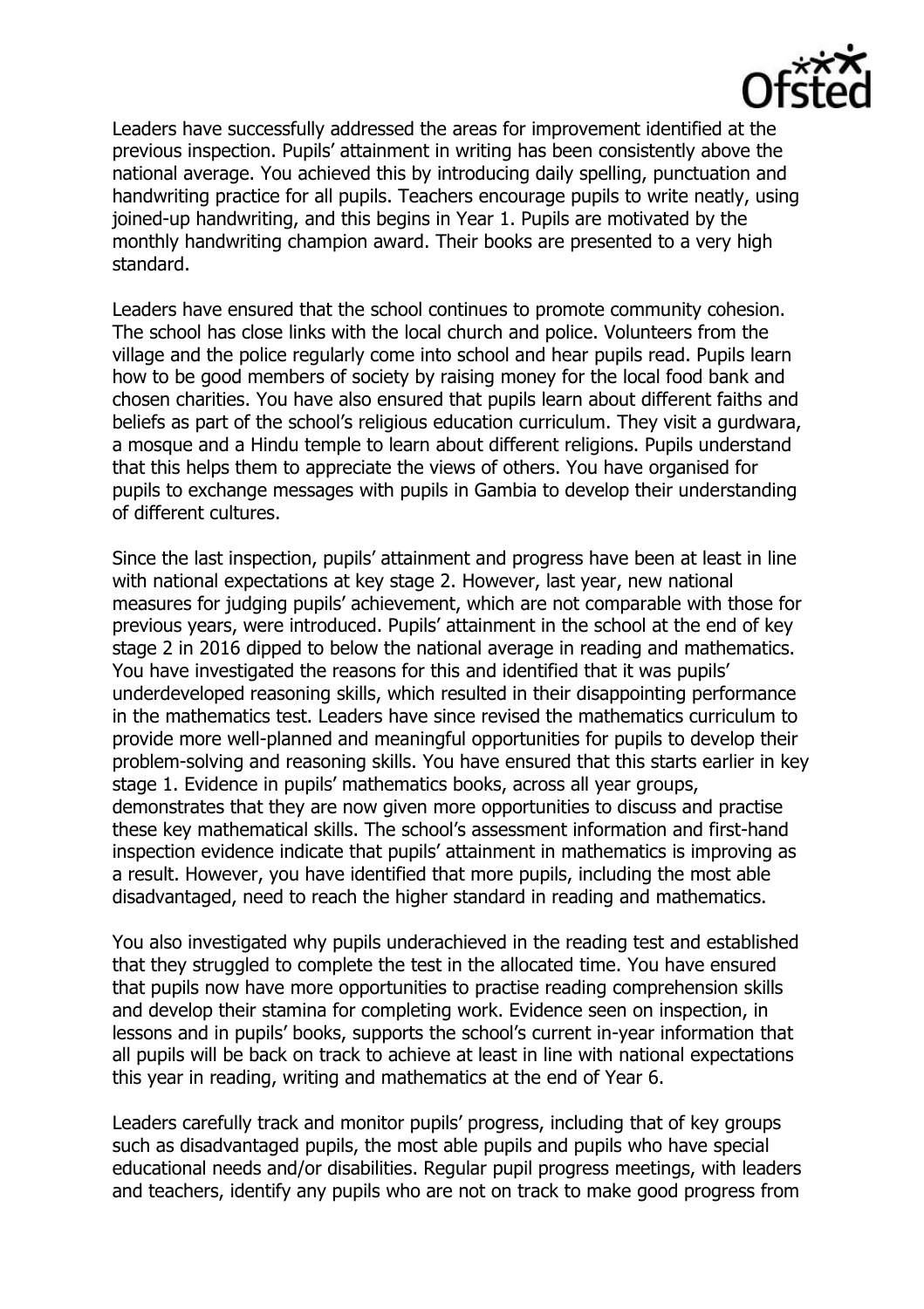

their starting points. You then put in place individual learning plans and additional support for these pupils. You make sure that this support is regularly reviewed so that any interventions that are not enabling pupils to catch up are changed. You have identified that you would like to provide further opportunities and support for parents to be more directly involved in their children's learning and development in the early years.

### **Safeguarding is effective.**

The deputy headteacher is the designated safeguarding leader and she is supported by two other staff, including you. You are all appropriately trained and keep your knowledge current through regular, online updates. The governing body and the local authority complete annual audits to check that safeguarding arrangements continue to be robust. All statutory checks on staff are carried out and recorded carefully. You rightly make the safety of pupils your highest priority. The leadership team has ensured that all safeguarding arrangements are fit for purpose and that records are detailed and of a high quality.

You have checked that staff have read and understood the latest government guidance. All staff know what to do if they have any concerns. You showed me some examples of this in practice, where staff had acted swiftly and followed school procedures appropriately. Leaders deal with all concerns promptly and are vigilant in pursuing any necessary further action with external agencies. Staff have had training so they can recognise how to protect pupils from the threat of radicalisation and extremism. You have also ensured that appropriate staff are trained in paediatric first aid.

Pupils who spoke with me said that they felt safe at the school. You have provided opportunities for them to learn about how to stay safe online and on their bikes. Pupils told me they enjoy the visits from the police and local magistrates that you organise.

Pupils say that bullying is very rare and were adamant that, if it did happen, it would be dealt with quickly and effectively by teachers. Your school's internal bullying logs corroborate this. Every classroom has a 'Can I talk?' box for pupils to share any worries they may have with their teachers. Teachers check these boxes daily. Posters on classroom doors remind pupils to, 'see it, say it, stop it.' You are aware that a minority of parents and carers remain concerned about bullying, so you plan to communicate further with parents, to reassure them about the effectiveness of the school's work.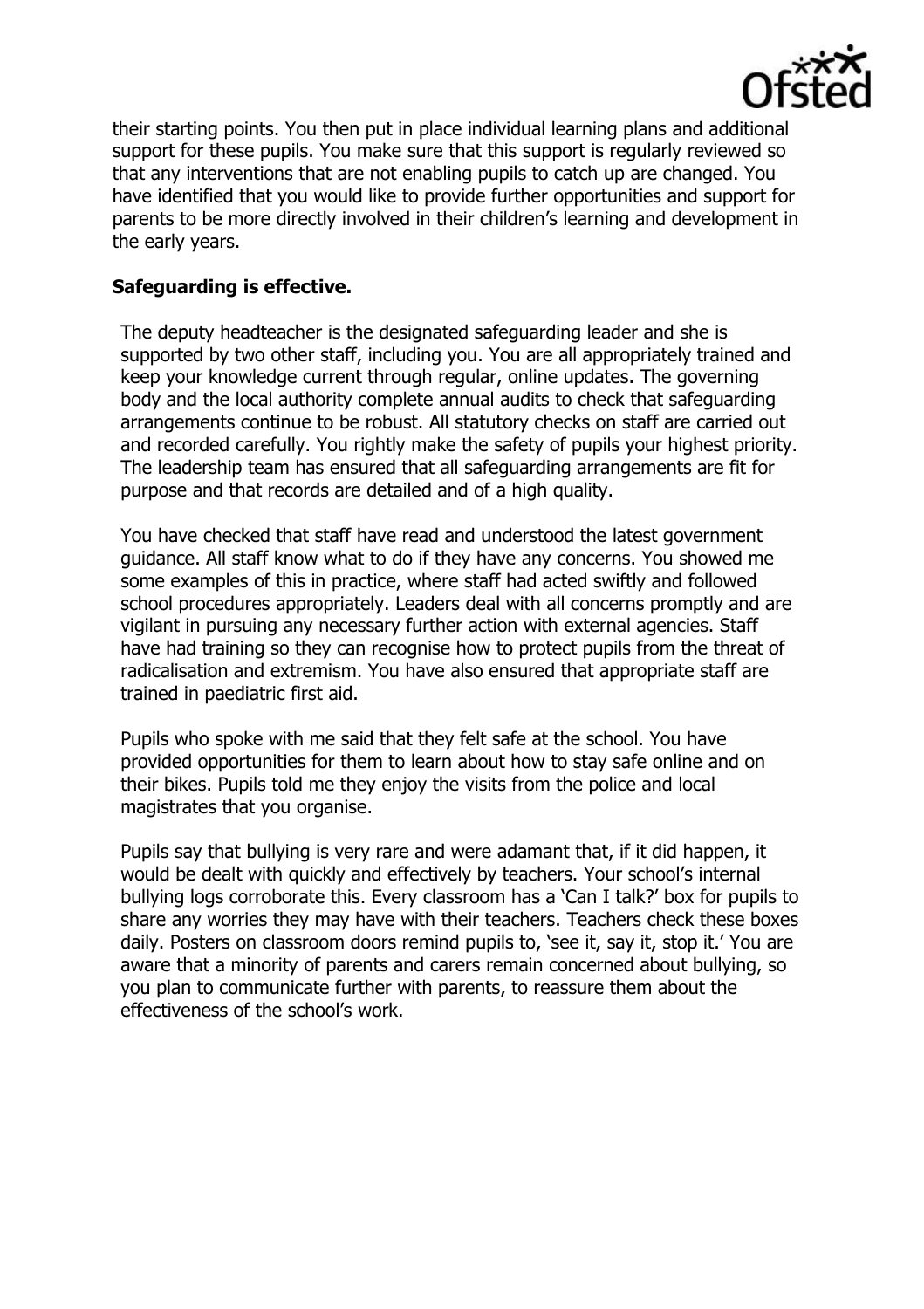

# **Inspection findings**

- You, the leadership team and governors have a clear and accurate understanding of the school's strengths and weaknesses. You recognise that further improvements are needed in relation to more pupils, including the most able disadvantaged pupils, achieving the higher standard in reading and mathematics at the end of Year 6.
- The governing body provides you with effective support and challenge. It ensures that government funding is used to have a positive impact on pupils' progress.
- The governing body is vigilant in checking that the school's safeguarding arrangements are robust.
- High-quality assessment effectively underpins the school's work and is used well to plan learning that is appropriate for most pupils from their starting points. Leaders have adapted the school's assessment system to reflect recent changes to the curriculum and national performance measures. You carefully track and monitor pupils' performance in science and religious education, as well as in English and mathematics. Teachers work with other schools, moderating pupils' work, to ensure that assessments are accurate. The deputy headteacher has recently been appointed as a local authority moderator.
- **Pupils understand clearly what they are trying to learn and achieve. They** routinely read through their work from each lesson to help them understand what they do well and what they need to do to improve. Pupils work collaboratively together and support each other to make progress. They are aspirational and want to do their best. We observed lots of examples of pupils working together to improve their work.
- **Pupils' books, including those of disadvantaged pupils, demonstrate the good** progress that pupils make at the school. All teachers consistently use the school's marking policy.
- $\blacksquare$  Pupils have consistently achieved above the national average in reading, writing and mathematics in key stage 1 because of the good-quality teaching and learning they receive. Teachers have high expectations for pupils and ensure that learning builds on their prior knowledge. Pupils enjoy the challenge. This is evidenced in their books. For example, one Year 1 pupil wrote, 'Rushing around the beach we searched frantically for the shiny, shimmering, purple pearl.'
- You have rightly identified that you want to ensure that more pupils go on to make greater progress from key stage 1 to key stage 2, and to reach the higher standards in reading and mathematics. Teachers now plan opportunities for the most able pupils to explore topics in more depth, to deepen their knowledge and understanding. We saw evidence of this during the inspection.
- Teaching assistants work closely with teachers and provide effective support for pupils in lesson. They ask pupils questions that develop their learning.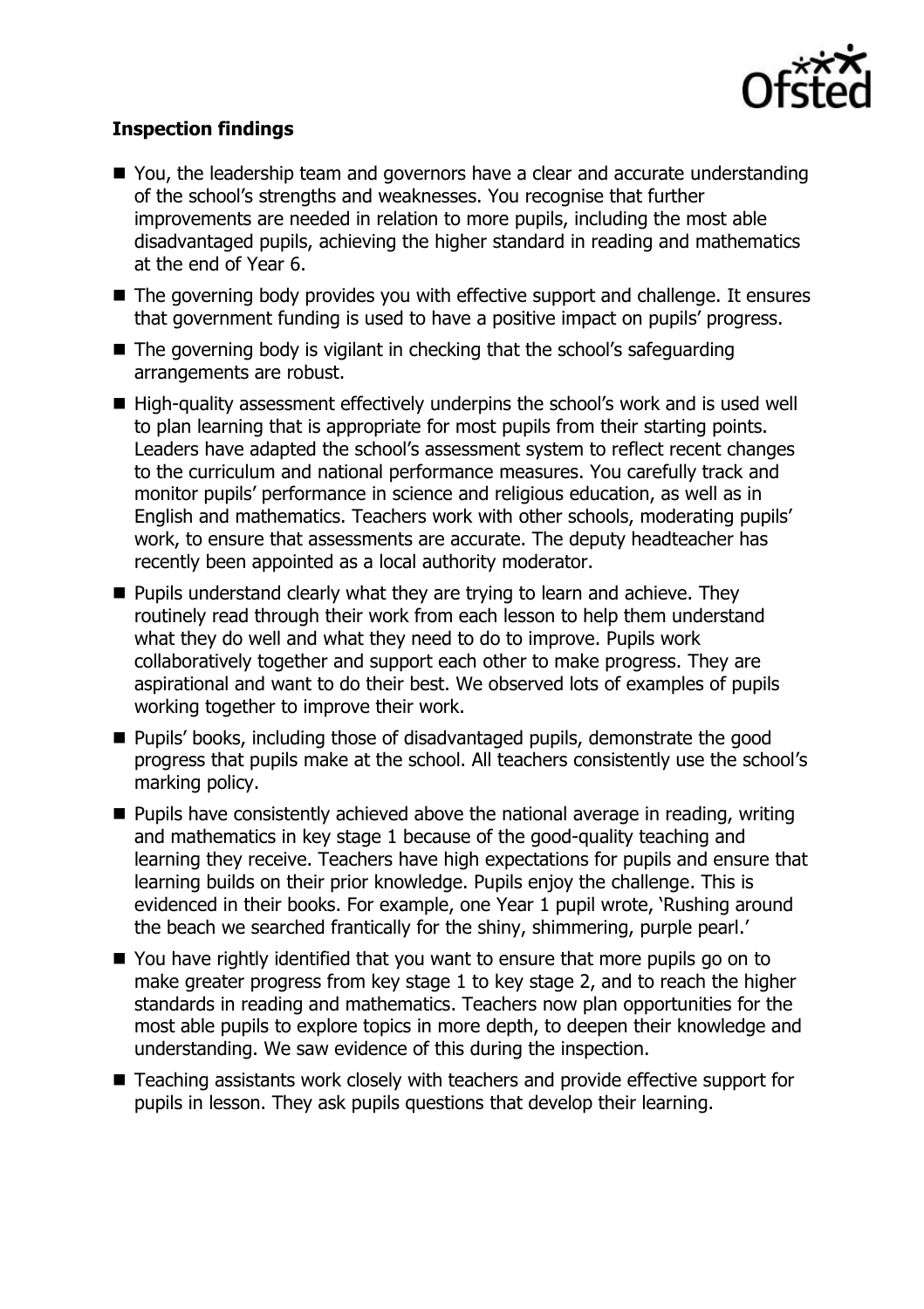

- Staff provide good support for pupils who have special educational needs and/or disabilities. Leaders ensure that each pupil has an individual plan to support their learning. Pupils make good progress from their starting points because of the effective support and good teaching they receive.
- Leaders make sure that they meet children and their parents and get to know them before they start school, so that they settle quickly into the Reception class.
- Children in the early years are well prepared for key stage 1. The proportion of children who reach a good level of development at the end Reception Year has been consistently above national expectations. Children's learning journals show that they enjoy a wide range of activities and make good progress. Leaders have identified that they would like parents to contribute to their child's assessment in the early years based on home activities, so that every step in a child's early development is recorded.
- You have ensured that there is a consistent approach to the teaching of phonics in your school. For the last three years, pupils' results in the phonics screening check in Year 1 have been significantly above national expectations. I heard pupils successfully applying reading techniques, such as sounding out unfamiliar words. Pupils read widely and often. You have created a love of reading in pupils. All pupils I spoke with told me that they enjoy reading. They could all name their favourite books and authors. The most able pupils are given books that are suitably challenging. Leaders have ensured that there is a book corner in every classroom and an inviting and well-stocked library. Pupils' reading journals demonstrate that they read regularly both in school and at home.
- Leaders have provided pupils with a broad and balanced curriculum, which develops their spiritual, moral, social and cultural skills and prepares them well for secondary school. All pupils, including children in the early years, benefit from lessons in the school's information technology suite. All pupils in key stage 2 learn Spanish and a musical instrument. Pupils enjoy the wide range of extracurricular after-school clubs provided for them.
- Leaders have ensured that the primary school physical education and sport premium funding is used effectively to promote pupils' engagement with sport. Pupils take part in a wide range of sports, both in school and competitively. The school has achieved the School Games Mark at silver level to recognise its positive promotion of sport.
- Leaders maintain a close focus on teaching and learning to reflect the school's commitment to continuous improvement. Staff benefit from highly relevant training, based on their performance management targets and whole-school improvements. For example, all staff have had training to understand the new mastery curriculum in mathematics.
- The school meets requirements on the publication of specified information on its website.